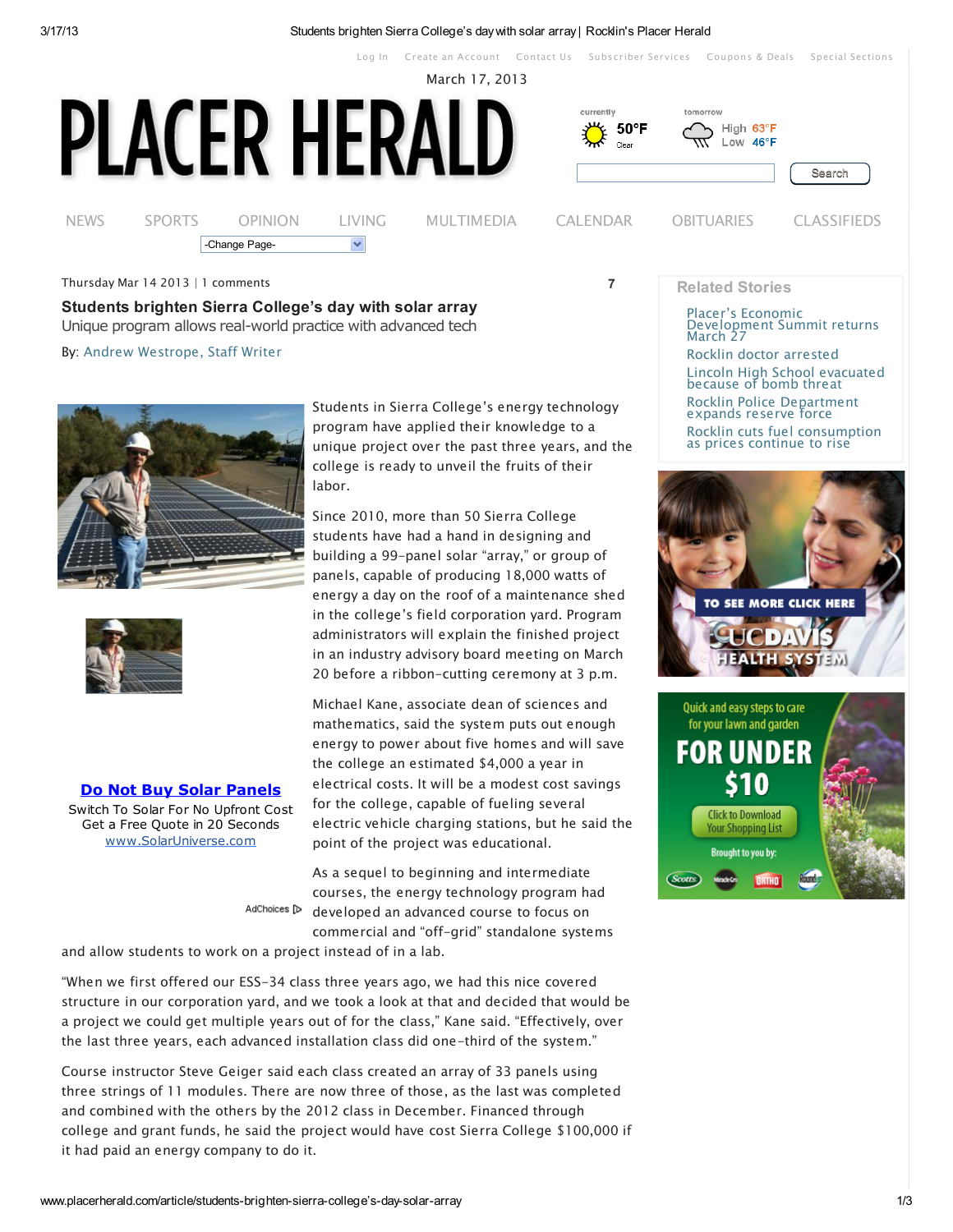Geiger said the course is the only one in the region to let students create a commercial system from conception to completion.

"They designed it, they did the wire sizing of the project, voltage drop calculations, all of the advanced steps to set up a commercial system like this," he said. "A lot of the students … actually did drawings for the project."

Kane said the college is now in the process of commissioning the system with Pacific Gas & Electric so it can be put to use. By this December, he said, future students will have built solar panels and power outlets for the shade structures around the pond by the student center, and an 18-panel array on top of the pump house buildings that operate the pond's fountain and waterfall.

"The beautiful thing about these systems is they're relatively maintenance-free. Basically once a semester we'll probably have to go out and clean the system, doublecheck connections and that sort of thing," Kane said. "The plan is, each fall the advanced class will have one of these types of projects to do somewhere on campus."

And thanks to a solid partnership between Sierra College's maintenance and operations department and its instructors, he said, the students can complete ambitious projects that require structural changes to college facilities.

Geiger described the program as a win-win for the college and its students, and a major accomplishment for both.

"I love teaching it, because you can see the light in their eyes, how excited they get to be able to come out there and do a big installation like that. It's really a fun project to work on, and a big opportunity for the students," he said. "In fact, some of those students are now doing lead work for solar companies in the area, and that's really cool. People who have gone through our program and have that experience have gotten some really, really cool jobs out in the local industry."

One of those students, Meleah Cordero, of Newcastle, credited the course with giving her a broad base of real-world knowledge that changed her life.

In 2009, she was a preschool teacher looking for a change, and since completing the program in 2010, she has worked in installation, marketing, sales and design departments at local solar companies. Cordero now works in project management at ES Electrical Construction, Inc. in Penryn and attributes "all of it" to her educational experience.

"When I first said, 'I want to do something with renewable energy,' when I was still teaching preschool, I didn't know what I wanted to do," she said. "Now I've done a little bit of everything, and I wouldn't have been able to do any of it without that class."

Reach Andrew Westrope at andreww@goldcountrymedia.com, or follow him on Twitter at @andrew\_AJNews.

Keywords:

[solar](http://www.placerherald.com/keywords/solar) [array](http://www.placerherald.com/keywords/array) Sierra [College](http://www.placerherald.com/keywords/sierra-college-5) energy [technology](http://www.placerherald.com/keywords/energy-technology-program) program [Michael](http://www.placerherald.com/keywords/michael-kane) Kane Steve [Geiger](http://www.placerherald.com/keywords/steve-geiger)